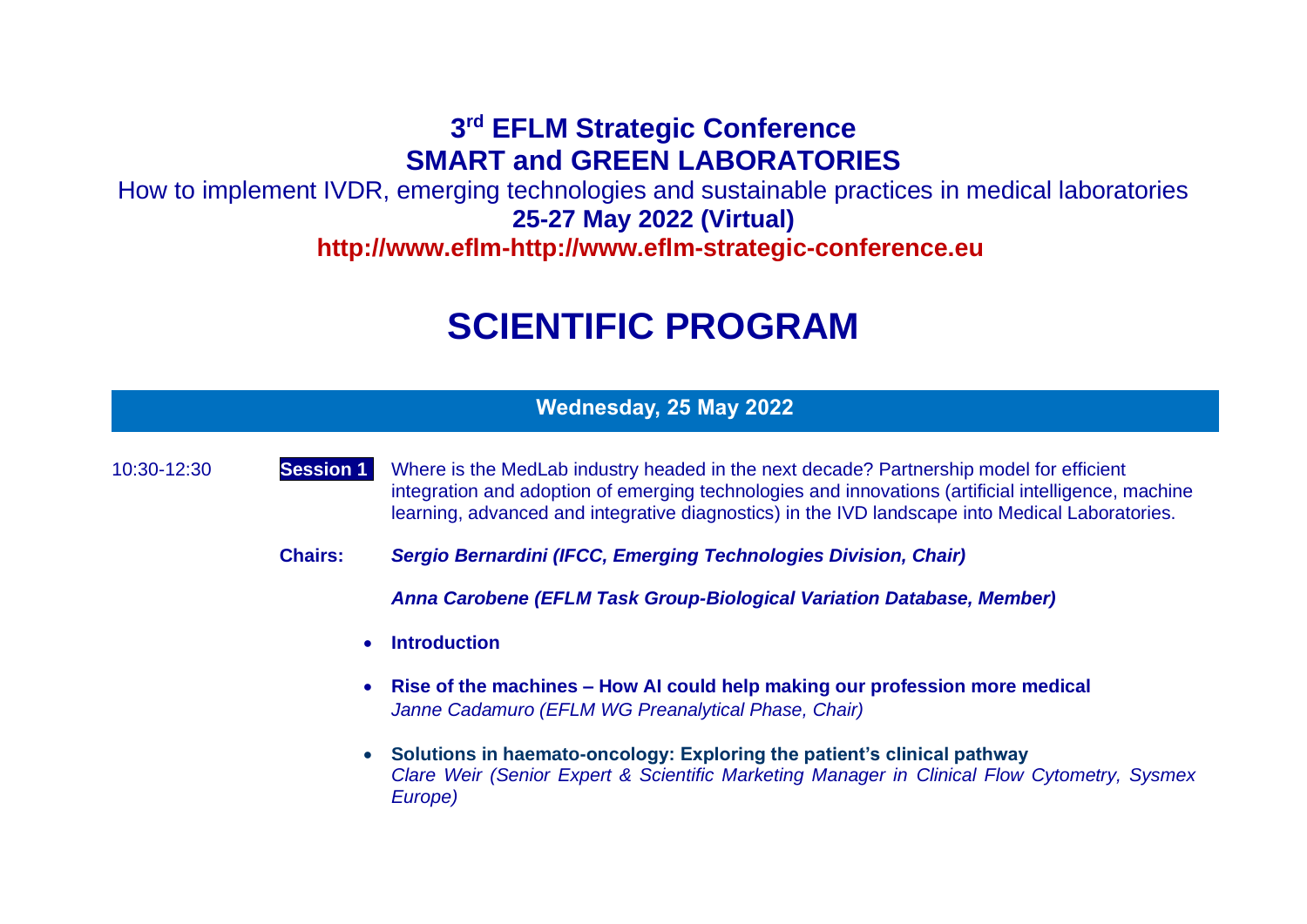- **Differential Diagnosis Support via Lab Test Result Interpretation** *Alejandro Mora (Siemens Healthcare Diagnostics, Head of Global Marketing/Workflow Solution)*
- **With each passing day, I place less value on accuracy. Some ideas to go beyond accuracy in evaluating machine-learning AI systems.** *Federico Cabitza (Associate Editor of International Journal of Medical Informatics)*
- **The Importance of Regulation of AI/ML in the Laboratory** *Jochen K. Lennerz (Medical Director, Center for Integrated Diagnostics, Harvard Medical School)*
- **Discussion**
- **Closing Remarks**

#### 12.30-13.30 **Exhibition Visit**

- 13:30-15:30 **Session 2** Digital transformation towards the laboratory of the future. Perspectives for the next decade.
	- **Chairs:** *Snežana Jovičić (EFLM, Executive Board Member)*

*Dalius Vitkus (EFLM, Executive Board Member)*

- **Introduction**
- **Importance of Interoperability in Digital Transformation** *Sabine Dörhöfer (Roche Diagnostics, Vice Chair Roche WG interoperability)*
- **From a vending machine to a decision engine, a roadmap for diagnostic transformation** *Florian Lange (Abbott, Director AlinIQ)*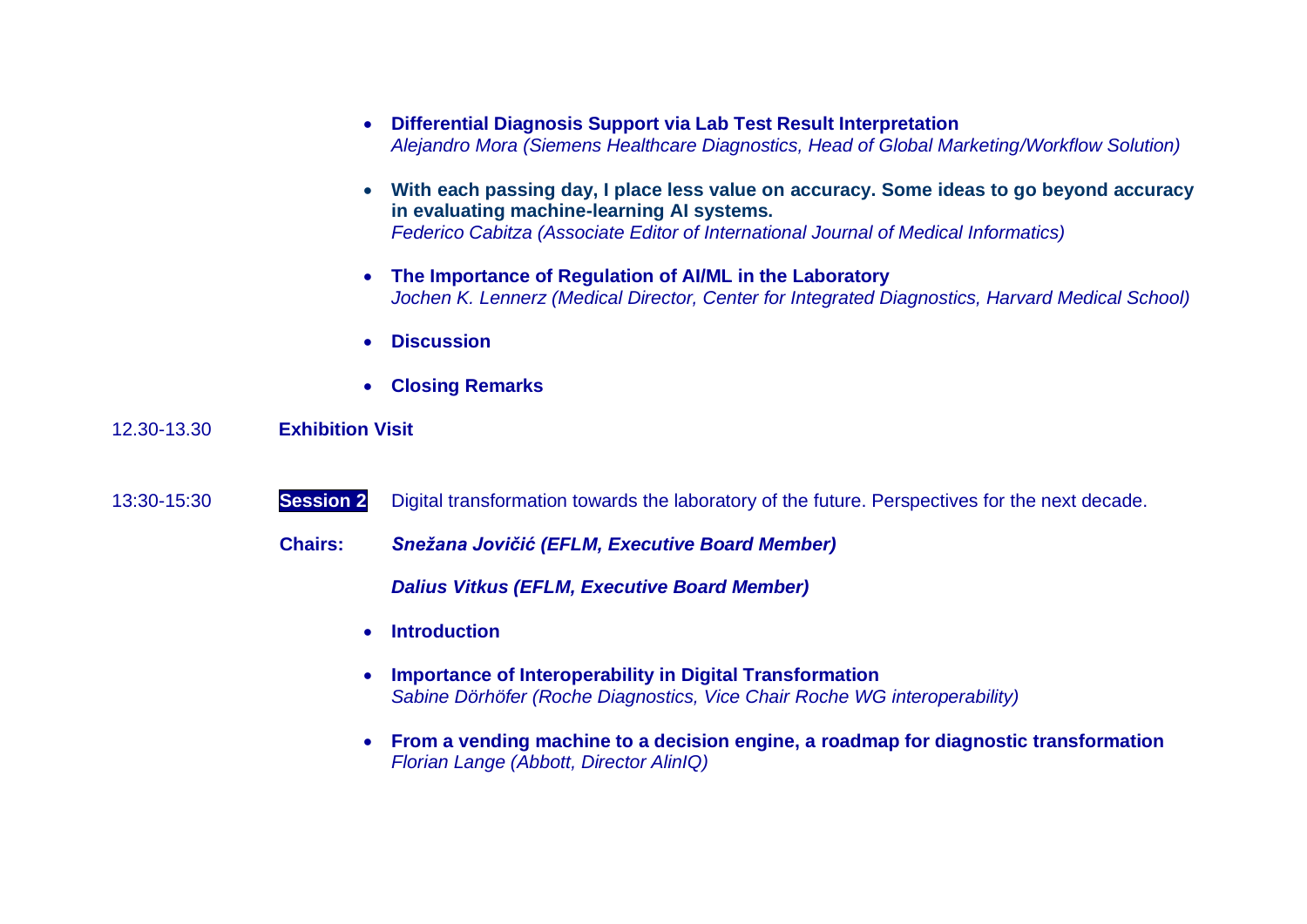- **Crossing the chasm: Strategies for digital transformation in clinical laboratories** *Merve Sibel Gungoren (EFLM, WG-Promotion & Publication, Past-Chair, IFCC, Clinical Laboratory Management Committee, Member)*
- **Discussion**
- **Closing Remarks**

## 15:30-16:00 **Exhibition Visit**

- 16:00-18:00 **Session 3** Big data and how to utilize it to improve service, quality and patient outcomes. Training the next generation to collect/analyze and use lab data in a more efficient manner with more focus on postanalytics than analytics.
	- **Chairs:** *Pilar Fernández-Calle (EFLM, Executive Board Member)*

*Pieter Vermeersch (EFLM, WG-Postanalytical Phase, Chair)*

- **Introduction**
- **Reports from laboratory medicine: how to increase value for practitioners, patients, and populations** *Jonathan Kay (Board Member Lab Tests Online, UK. University of Oxford)*
- **Big data in Laboratory Medicine – implications for COPD and asthma. Experiences from the German National Medical Informatics Initiative** *Harald Renz (German Society for Allergology and Clinical Immunology DGAKI, Past-President)*
- **Multivariate statistical data analysis in the diagnostic process** *David Friedecký (Society for Study of Inborn Errors of Metabolism, Member)*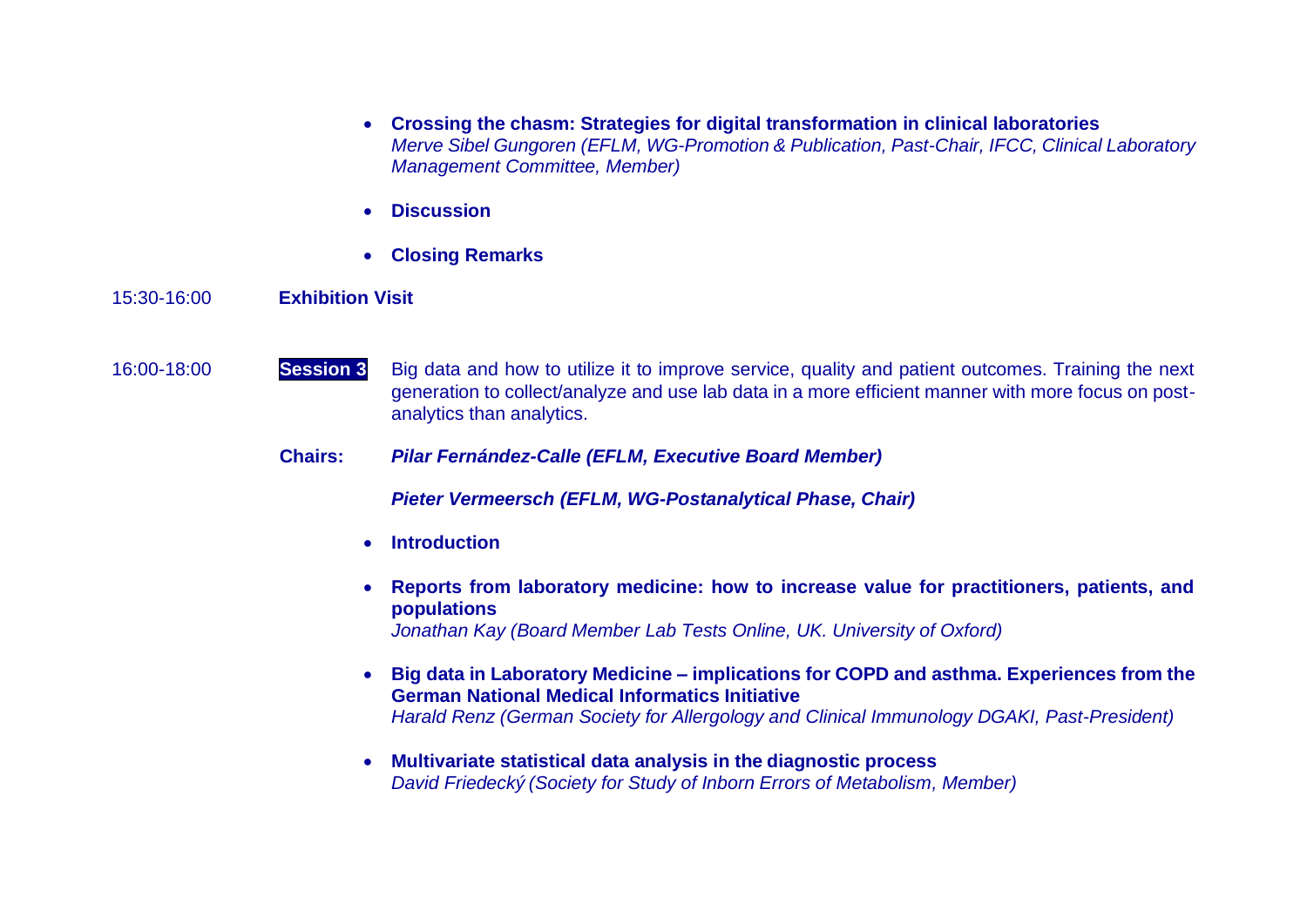#### • **Application of Big Data in Precision Medicine**

*Tim Hulsen Department of Professional Health Solutions and Services, Philips Research, Eindhoven, Netherlands*

- **How innovative technologies can overcome or minimize laboratory testing interferences** *Els Melis (Ortho Clinical Diagnostics, Manager, Clinical Labs Assays)*
- **Discussion**
- **Closing Remarks**

# **Thursday, 26 May 2022**

10:30-12:30 **Session 4** IVD regulation and the road to May 2022 and beyond. Preparation of the profession for the new IVDR.

**Chairs:** *Christa Cobbaert (EFLM Task Force-European Regulatory Affairs, Chair)* 

*Michael Neumaier (EFLM Past-President; EFLM Task Force-Disruptive Technologies, Chair)*

• **Introduction** *Christa Cobbaert* 

> **LEGAL ACCOUNTABILITY FOR MODIFIED COMMERCIAL TESTS:** Point-counterpoint discussion(20 min together: 6 min per speaker and 8 min discussion).

• **Modification of a commercial test transforms the test into an in-house test.** *Oliver Bizassa (MedTechEurope, Director General, Medical Industry Policies)*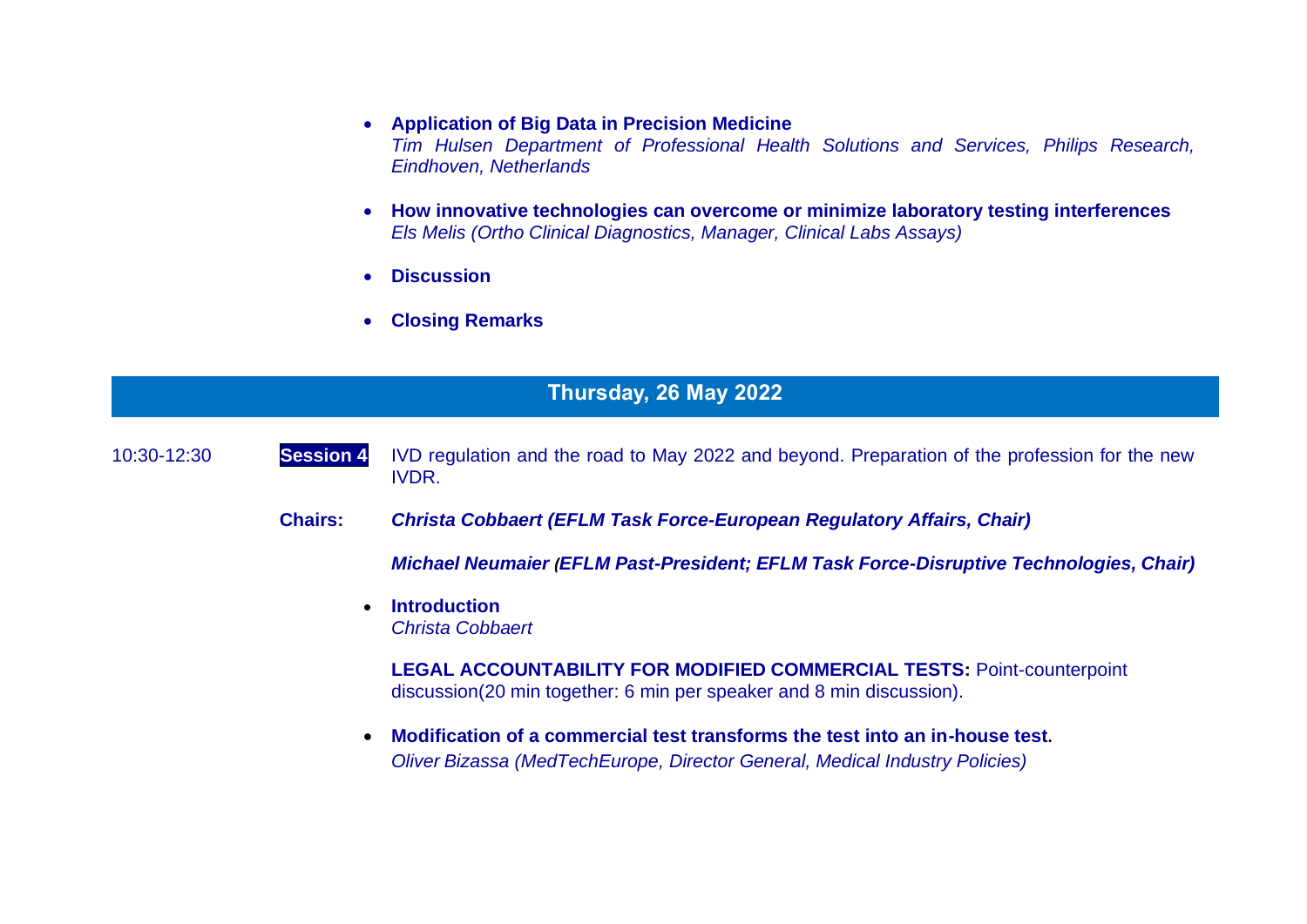• **Modification of a commercial test transforms the test into an in-house test** *Thomas Streichert (EFLM Task Force-European Regulatory Affairs, Member)* 

## **HOW TO PRESERVE ESSENTIAL AND/OR INNOVATIVE LDTs IN MEDICAL LABS IN THE IVDR ERA?**

• **Is ISO 15189 insufficient for IVDR-compliant LDT implementation, or can it be rescued?** 15 min and 5 min for discussion. *Florent Vanstapel (EFLM Committee on Quality and Regulations, Chair)*

## **HOW TO MANAGE COMPANION DIAGNOSTICS AND CONSORTIA IN THE IVDR ERA?**

- **Monitoring immunotherapies with enhanced FACS analysis: basis for Companion Diagnostics? The Euroflow consortium perspective.** 15 min and 5 min for discussion. *Jacques J.M. van Dongen (Chairman of EuroClonality, EuroMRD and EuroFlow)*
- **Modern molecular oncology based on LDTs? Implications of the IVDR for Cancer Diagnostics**

15 min and 5 min for discussion. *Sabit Delic (Senior Scientist & Director, Munich Leukemia Laboratory, MLL)*

# **DETERMINANTS OF OPTIMAL DIAGNOSTIC REGULATIONS FOR MEDICAL TESTS**

- **The regulatory framework beyond IVDR. Principles of optimal diagnostic regulation and how those are reflected – or not! - in the IVDR, and what this might mean for the future.** 15 min and 5 min for discussion. *Anna Hallersten (Roche Diagnostics, Director, Head Regulatory Policy Europe*)
- **Does the IVDR need a CORE-MD consortium equivalent for improved clinical investigation and evaluation of innovative/rare/high-risk In Vitro Diagnostic medical tests?** 15 min and 5 min for discussion.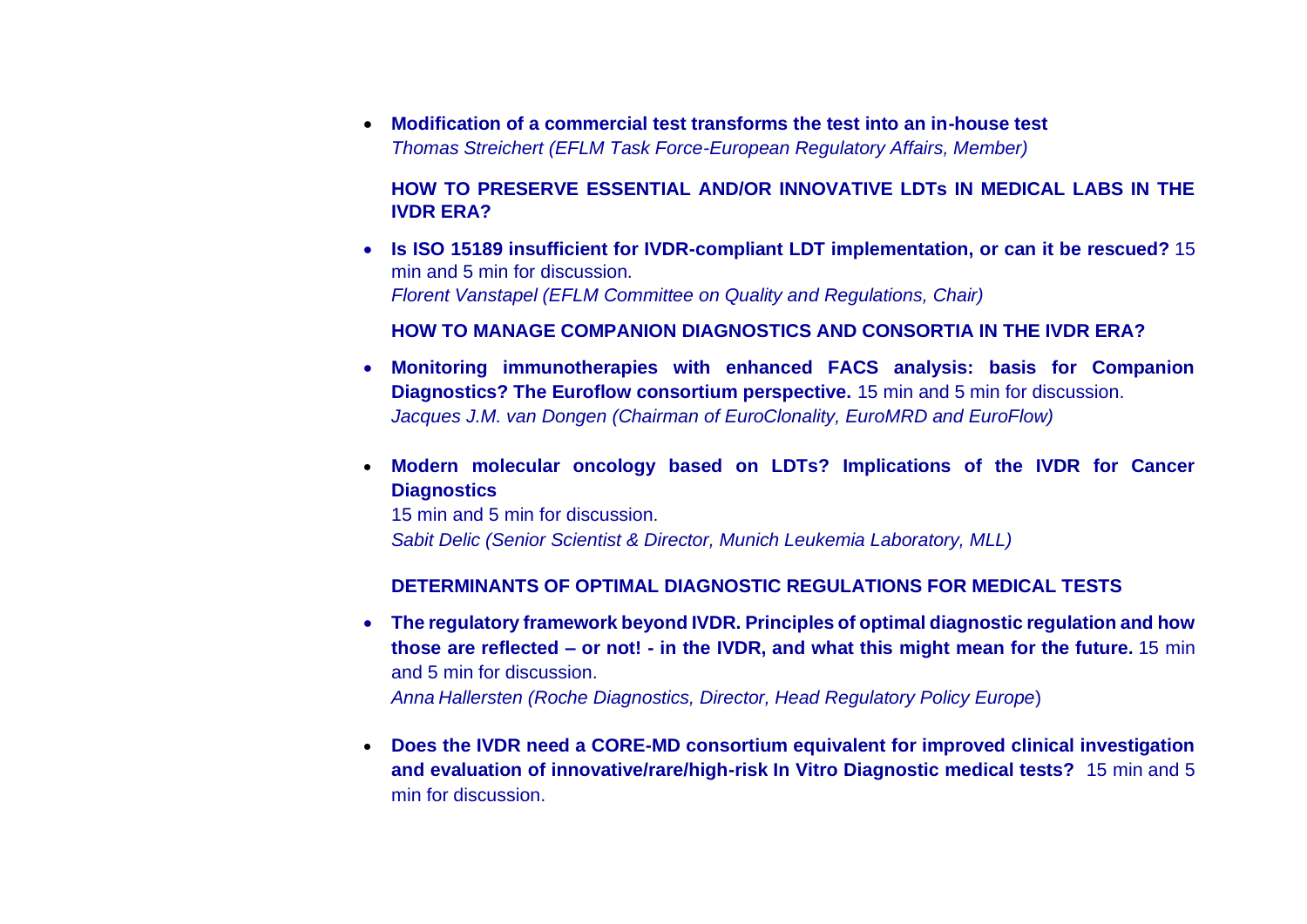*Elizabeth Macintyre (President of the European Hematology Association and Biomedical Alliance in Europe, President-Elect)*

• **Discussions & Closing Remarks** *Christa Cobbaert, Michael Neumaier*

#### 12.30-13.30 **exhibition visit**

- 13:30-15:30 **Session 5** Green Labs for improving environmental sustainability. What are the Priorities of Medical Laboratories under the EU Green Deal?
	- **Chairs:** *Tomris Ozben (EFLM, President, EFLM Task Force-Green Labs, Chair)*

*Ana-Maria Šimundić (EFLM, Past-President, EFLM Task Force-Green Labs, Member)*

- **Introduction**
- **How to create a culture of sustainability in science: From the benchtop to the boardroom** *Carlo Battisti (My Green Labs, President, Living Future Europe. Sustainable Innovation Manager & Consultant)*
- **Priorities of the medical technologies sector under the EU Green Deal** *Valérie Rampi (MedTechEurope, Senior Manager Environment & Sustainability)*
- **Reducing the Environmental Impact of the Clinical Laboratory** *Alistair J Gammie (ValuMetrix Global Senior Director, Ortho Clinical Diagnostics)*
- **Striking the Right Balance: Sustainability and Innovation** *Ffion Jackson (Siemens Healthineers, Head of Product Environmental Protection Laboratory Diagnostics)*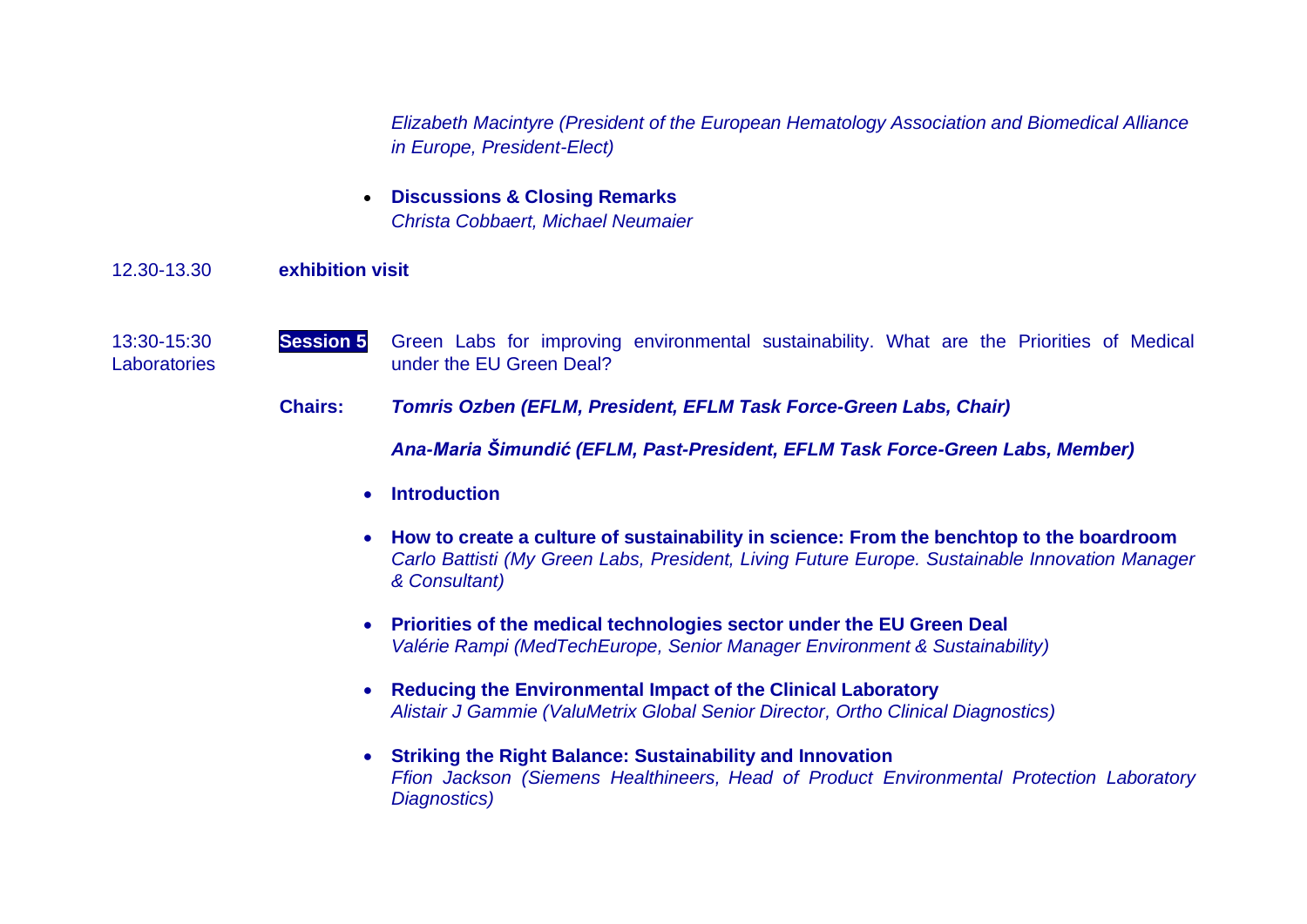- **Discussion**
- **Closing Remarks**

#### 15:30-16:00 **Exhibition Visit**

# 16:00-18:00 **Session 6** Novel technologies and clinical research in enabling precise and personalized medicine.

**Chairs:** *Klaus Kohse (EFLM, Executive Board Member)*

*Michel Langlois (EFLM Science Committee, Chair)*

- **Introduction**
- **The present and future of precision medicine using Human Genetics laboratories** *Philippe Froguel (Genome Wide Association Study, GWAS; Board of the French Genethon Genomic Centre, Member)*
- **The personalized medicine research pipeline: methodological and regulatory challenges** *Jacques Demotes (Director General of the European Clinical Research Infrastructure Network, Coordinator of the project CSA PERMIT, PERsonalised MedicIne Trials)*
- **Greater expectations: meeting clinical needs through broad and rapid genomic testing**  *Jennifer J.D. Morrissette (Scientific Director, Clinical Cancer Cytogenetics; Clinical Director, Center for Personalized Diagnostics*
- **Digital Twins for predictive, preventive and personalised medicine** *Mikael Benson (Swedish Digital Twin Consortium, Linköping University)*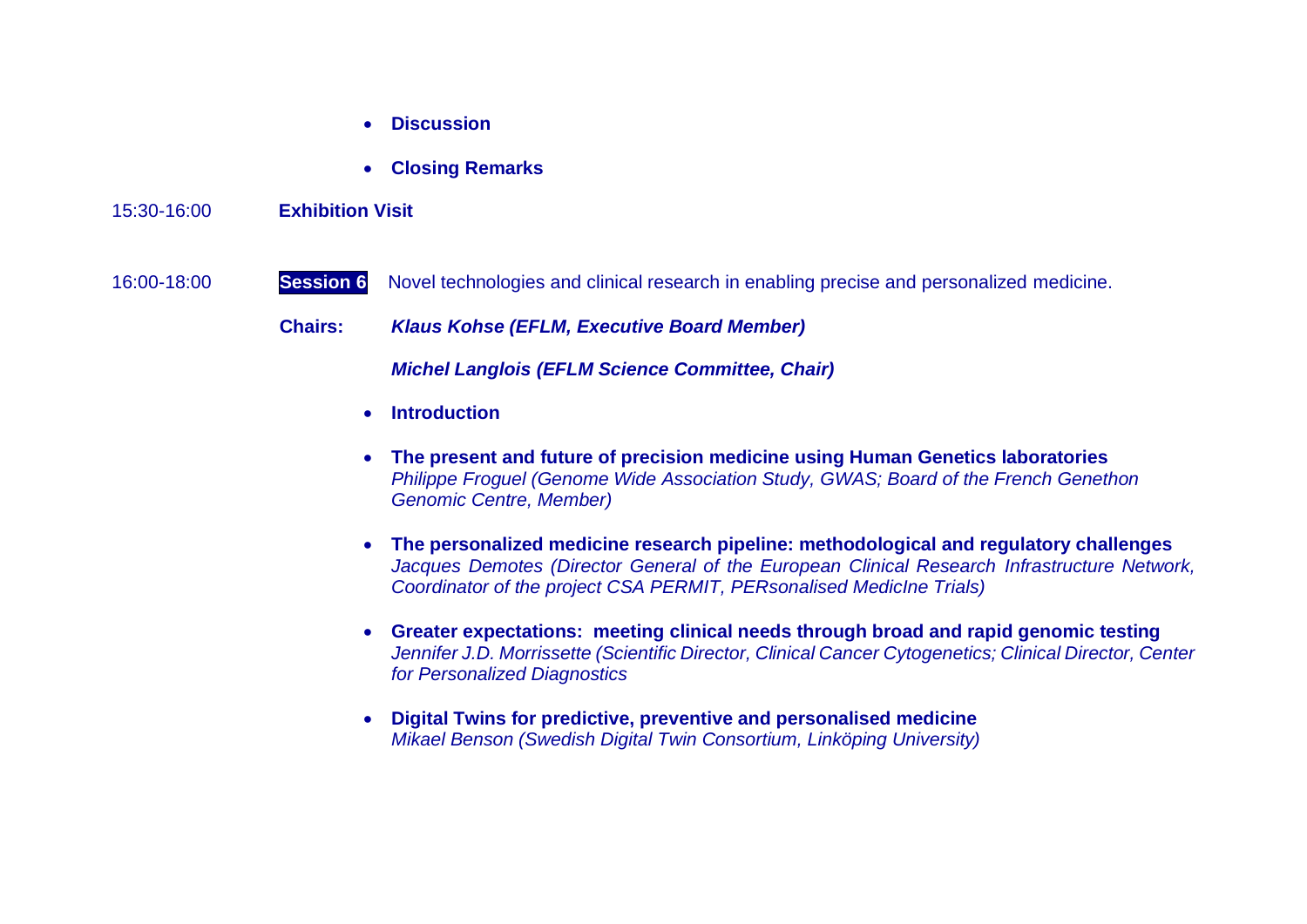• **Integrated bioinformatic tools in the clinical of polytreated patients for precision medicine routine use**

*Maurizio Simmaco (Sapienza University, Professor of Molecular Biology - Director of Laboratory Medicine Clinical Biochemistry Unit)*

- **Discussion**
- **Closing Remarks**

# **Friday, 27 May 2022**

10:30-12:30 **Session 7** Strategic vision for laboratory services that add value. Cost-effective and clinically effective laboratory services– enhancing the value of laboratory testing with focus on major (acute and chronic) public health problems.

> *Chairs: Andrea Rita Horvath* (*EFLM Past-President, EFLM Task-Group Performance Specifications Based on Outcome Studies, Chair)*

> > *Mario Plebani (EFLM, President-Elect)*

- **Introduction –** Strategic vision for laboratory services that add value *Andrea Rita Horvath*
- **Central Role of Laboratory Medicine & Laboratory Professionals in Public Health and Patient Care**

*Khosrow Adeli (IFCC President)*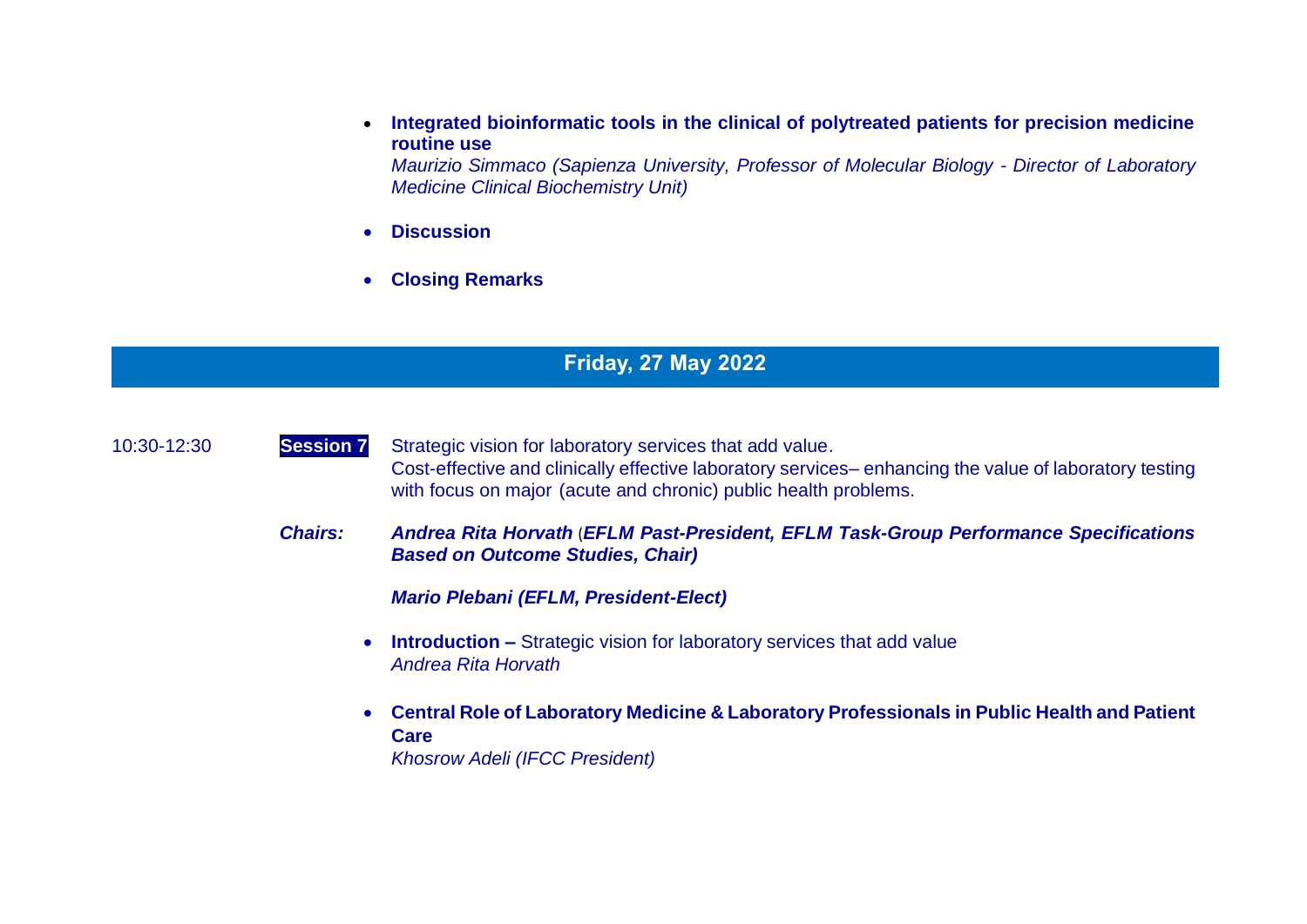- **Managing Patient Risk with Precision Quality Control**  *Robert Schmidt (Director: Center for Effective Medical Testing & Quality Optimization, University of Utah)*
- **Clinical utility of medical tests – how can we demonstrate it?** *Patrick Bossuyt (EFLM Task Force-European Regulatory Affairs, Member)*
- **Cost-effectiveness through laboratory testing - Win or fail in the last metres?**  *Paul Julicher (Senior Director Medical Affairs, Abbott Laboratories)*
- **Test implementation – the last step in realising the value proposition** *Andrew StJohn (IFCC Value Proposition for Laboratory Medicine, C-VPLM, Chair)*
- **Discussion** *Mario Plebani*

*Invited contribution.*

- **Building more effective Test Utilization Management leading to improved diagnostic processes** *Marielle Kaplan (Task Group: EFLM Syllabus Course, Member & Coordinator)*
- **Quality indicators as a tool for providing evidence of efficiency in the tTTP** *Laura Sciacovelli (Italian Society of Clinical Biochemistry and Clinical Molecular Biology-SIBioC, Past-President)*
- **Closing remarks** *Andrea Rita Horvath*

12.30-13.30 **exhibition visit**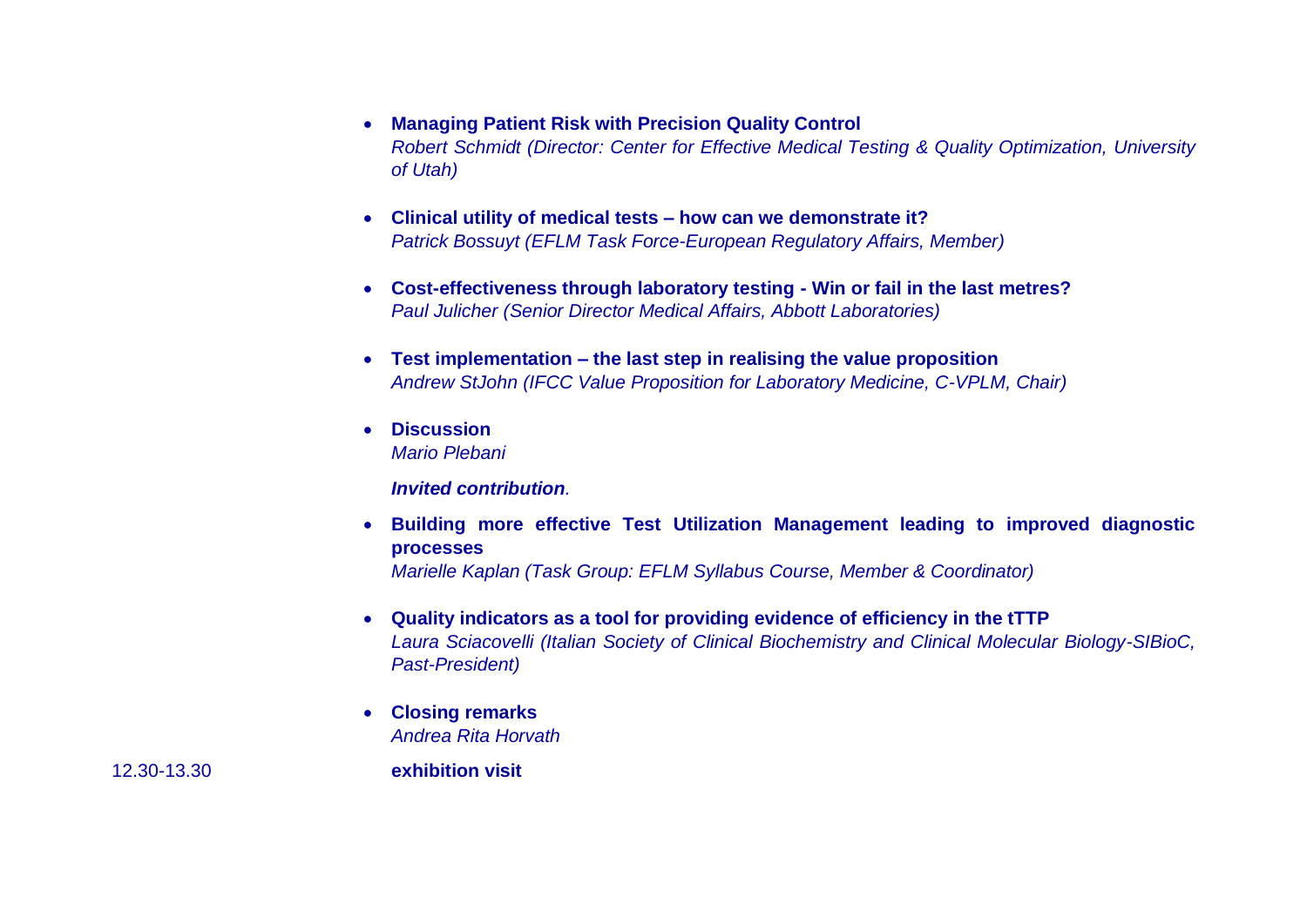| 13:30-15:30<br><b>Session 8</b> |  |  | Direct to Consumer Testing - what role should laboratory medicine have? |
|---------------------------------|--|--|-------------------------------------------------------------------------|
|---------------------------------|--|--|-------------------------------------------------------------------------|

**Chairs:** *Sverre Sandberg (EFLM, Past-President)*

*Tommaso Trenti (Italian Society of Clinical Biochemistry and Clinical Molecular Biology-SIBioC, President***)**

- **Introduction**
- **Regulatory and legal aspects in Europe** *Erik Vollebregt (affiliation will be inserted)*
- **A viewpoint from industry.** *Rolf Hinzman (IFCC Task Force Corporates member, Past Chair, Roche Diagnostics)*
- **Covid-19 self-testing: An example of self-testing out of control?** *Mette Christophersen Tollånes (Global Public Health and Primary Care, Director)*
- **We must speak up: The role of laboratory medicine in direct-to-consumer testing** *Mathias Orth (EFLM Task Force-European Regulatory Affairs, Member)*
- **Discussion**
- **Closing Remarks**

#### 15:30-16:00 **exhibition visit**

#### 16:00-18:00 **Session 9 NETWORKING ON THE PLATFORM**  What do you expect from EFLM in the next years? Open discussion for the participants to join the discussion and speak openly about the latest trends, challenges and opportunities they are facing?